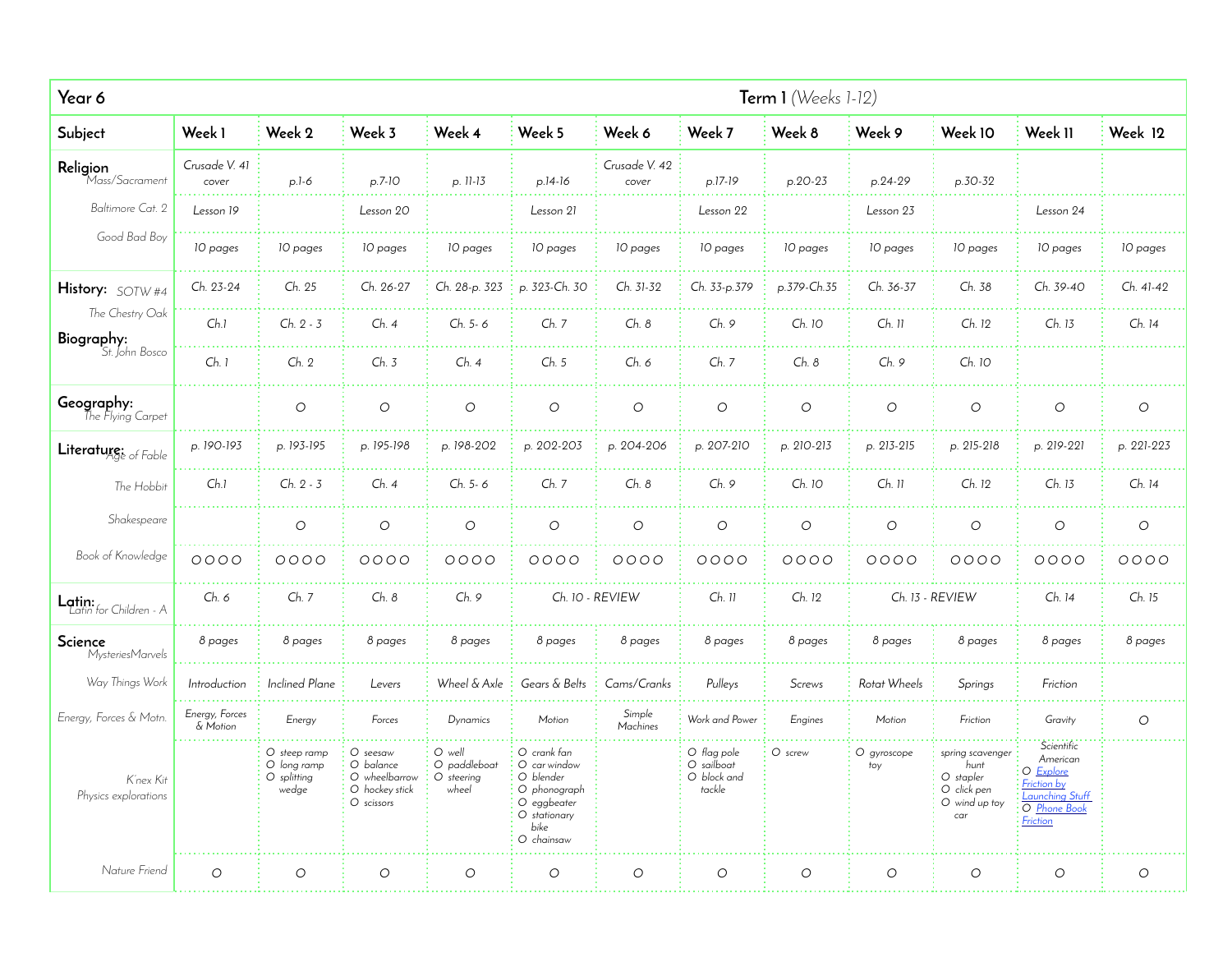| Lang Arts:<br>Copvwork                | OO             | OO             | O <sub>O</sub> | $O$ $O$        | OO             | O <sub>O</sub> | OO       | OO                                                                                 | OO       | O <sub>O</sub> | O <sub>O</sub> | O <sub>O</sub> |
|---------------------------------------|----------------|----------------|----------------|----------------|----------------|----------------|----------|------------------------------------------------------------------------------------|----------|----------------|----------------|----------------|
| Dictation                             | O <sub>O</sub> | OO             | O <sub>O</sub> | O <sub>O</sub> | O <sub>O</sub> | O <sub>O</sub> | OO       | OO                                                                                 | OO       | O <sub>O</sub> | O <sub>O</sub> | O <sub>O</sub> |
| Notebooks                             | $\Omega$       | $\overline{O}$ | $\overline{O}$ | $\overline{O}$ | $\circ$        | $\overline{O}$ | $\circ$  | $\circ$                                                                            | $\circ$  | $\circ$        | $\circ$        | $\circ$        |
| Math:<br>Math 6/5                     | $0000$ :       |                |                |                |                |                |          | $0000 \pm 0000 \pm 0000 \pm 0000 \pm 0000 \pm 0000 \pm 0000 \pm 0000 \pm 0000 \pm$ |          |                | OOOO           | 0000           |
| Art:<br>Artistic Pursuits             | $\Omega$       | $\Omega$       | $\Omega$       | $\Omega$       | $\Omega$       | $\Omega$       | $\Omega$ | $\circ$                                                                            | $\Omega$ | $\Omega$       | $\bigcirc$     |                |
| Collect, Print & Paint<br>from Nature | OO             | $O$ $O$        | O <sub>O</sub> | $O$ $O$<br>-11 | O <sub>O</sub> | OO             | $O$ $O$  | OO                                                                                 | OO       | $O$ $O$        | O <sub>O</sub> | $O$ $O$        |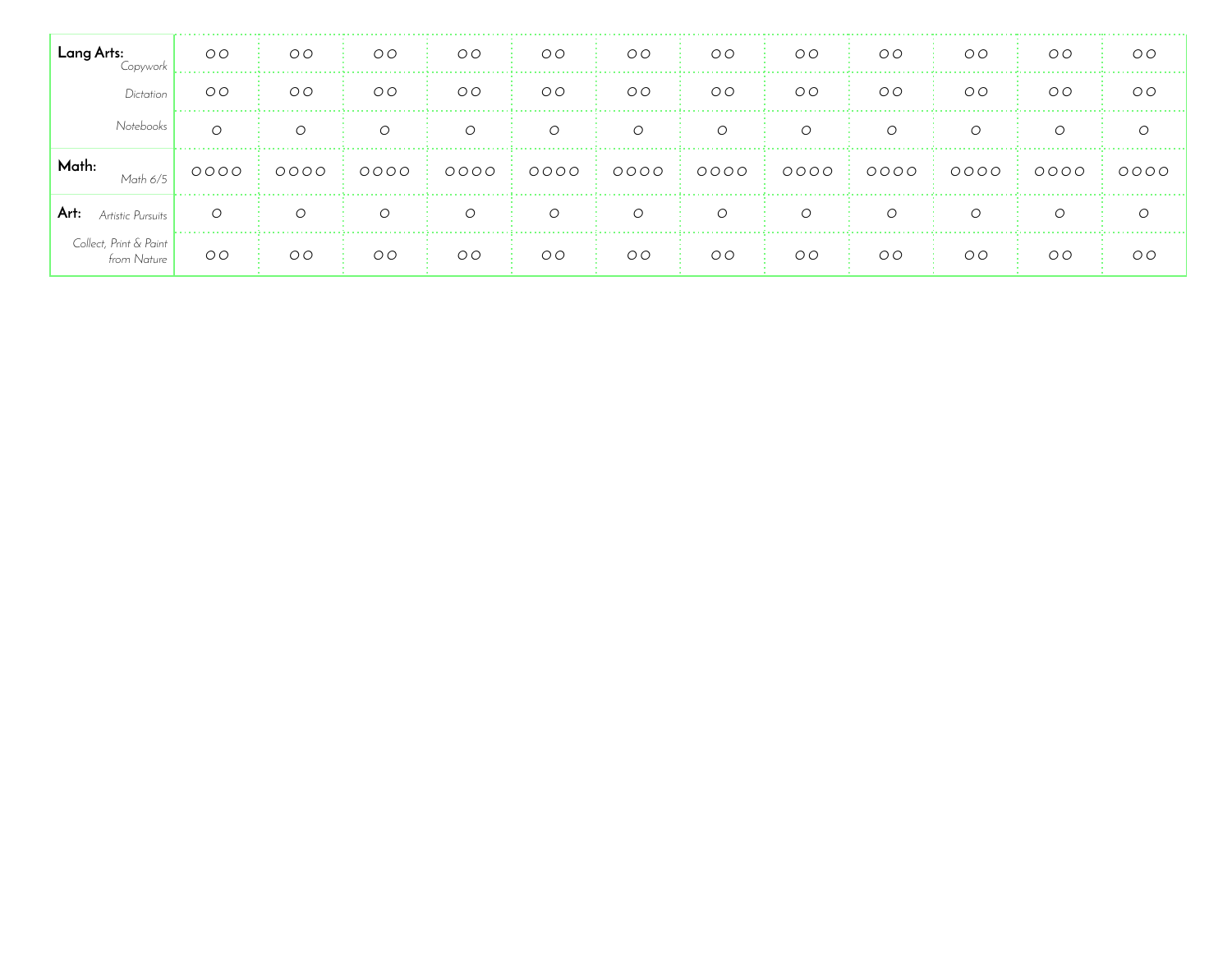| Year 6                                |                        |                                               |                                                                                                            |                                               |                                                                                        |                                               |                                                                  | <b>Term 2</b> (Weeks 25-36)                          |                                                                  |                     |                                                                                       |                                                |
|---------------------------------------|------------------------|-----------------------------------------------|------------------------------------------------------------------------------------------------------------|-----------------------------------------------|----------------------------------------------------------------------------------------|-----------------------------------------------|------------------------------------------------------------------|------------------------------------------------------|------------------------------------------------------------------|---------------------|---------------------------------------------------------------------------------------|------------------------------------------------|
| Subject                               | Week 13                | Week 14                                       | Week 15                                                                                                    | Week 16                                       | Week 17                                                                                | Week 18                                       | Week 19                                                          | Week 20                                              | Week 21                                                          | Week 22             | Week 23                                                                               | Week 24                                        |
| $\textbf{Religion:}_{Sacraments}$     | Crusade V. 43<br>cover | p.33-39                                       | p. 40-44                                                                                                   | $p.45-48$                                     | Crusade V. 44<br>cover                                                                 | p.49-52                                       | p.53-56                                                          | p.57-60                                              | p.61-64                                                          |                     |                                                                                       |                                                |
| Baltimore Cat. 2                      | Lesson 25              |                                               | Lesson 26                                                                                                  |                                               | Lesson 27                                                                              |                                               | Lesson 28                                                        |                                                      | Lesson 29                                                        |                     | Lesson 30                                                                             |                                                |
| St. Dominic Savio                     | Ch. 1-2                | Ch. 3-4                                       | Ch. 5-6                                                                                                    | Ch. 7-8                                       | Ch. 9-10                                                                               | Ch. 11-12                                     | Ch. 13                                                           | Ch. 14                                               | Ch. 15                                                           | Ch. 16              | Ch. 17                                                                                | Ch. 18                                         |
| Jesus of Nazareth                     | Ch. 14-15              | Ch. 16-17                                     | Ch. 18-19                                                                                                  | Ch. 20-21                                     | Ch. 22-23                                                                              | Ch. 24-25                                     | Ch. 26-27                                                        | Ch. 28-29                                            | Ch. 30-31                                                        | Ch. 32-33           | Ch. 34-35                                                                             | Ch. 36-37                                      |
| History:<br>Augustus Caesar World     | p. xi-13               | p. 14-26                                      | p. 26-40                                                                                                   | p. 41-54                                      | p. 55-70                                                                               | p. 71-79                                      | p. 80-92                                                         | p. 93-106                                            | p.107-121                                                        | p.122-136           | p. 137-151                                                                            | p. 152-161                                     |
| The Iliad                             | Ch. 1 -4               | Ch. 5-8                                       | Ch. 9-12                                                                                                   | Ch. 13-17                                     | Ch. 18-21                                                                              | Ch. 24-26                                     |                                                                  |                                                      |                                                                  |                     |                                                                                       |                                                |
| <b>Black Ships Before Troy</b>        |                        |                                               |                                                                                                            |                                               |                                                                                        |                                               | Ch. 1-3                                                          | Ch. 4-6                                              | Ch. 7-9                                                          | Ch. 10-12           | Ch. 13-15                                                                             | Ch. 16 - 19                                    |
| Biography:<br>Archimedes              | Ch.1                   | Ch. 2                                         | Ch. 3                                                                                                      | Ch. 4                                         | Ch. 5                                                                                  | Ch. 6                                         | Ch. 7                                                            | Ch. 8                                                | Ch. 9                                                            | Ch. 10              | Ch. 11-12                                                                             | Ch. 13-14                                      |
| Geography:<br>The Flying Carpet       | Ch. 12                 | Ch. 13                                        | Ch. 14                                                                                                     | Ch. 15                                        | Ch. 16                                                                                 | Ch. 17                                        | Ch. 18                                                           | Ch. 19                                               | Ch. 20                                                           | Ch. 21              | Ch. 22                                                                                | Ch. 23                                         |
| Lit $\&$ Poetry: $F_{\text{c}}$ Fable | p. 223-226             | p. 226-228                                    | p. 228-230                                                                                                 | p. 230-233                                    | p. 233-237                                                                             | p. 237-239                                    | p. 239-241                                                       | p. 241-243                                           | p. 246-249                                                       | p. 250-253          | p. 253-256                                                                            | p. 256-258                                     |
| Huckleberry Finn                      | Ch. 1                  | Ch. 2                                         | Ch. 3                                                                                                      | Ch. 4-5                                       | Ch. 6-7                                                                                | Ch. 8-9                                       | Ch. 10-11                                                        | Ch. 12-13                                            | Ch. 14-15                                                        | Ch. 16-17           | Ch. 18-19                                                                             | Ch. 20 - 21                                    |
| My Book House<br>——- In Shining Armor | $\circ$                | $\circlearrowright$                           | $\bigcirc$                                                                                                 | $\bigcirc$                                    | $\bigcirc$                                                                             | $\circ$                                       | $\bigcirc$                                                       | $\circ$                                              | $\bigcirc$                                                       | $\circlearrowright$ | $\circlearrowright$                                                                   | $\circlearrowright$                            |
| Science<br>Mysteries & Marvels        | 8 pages                | 8 pages                                       | 8 pages                                                                                                    | 8 pages                                       | 8 pages                                                                                | 8 pages                                       | 8 pages                                                          | 8 pages                                              | 8 pages                                                          | 8 pages             | 8 pages                                                                               | 8 pages                                        |
| Way Things Work Now                   | Introduction           | Floating                                      | Flying                                                                                                     | Pressure Power                                | Exploiting Heat                                                                        | Nuclear Power                                 | Introduction                                                     | Light and<br>Images                                  | Photography                                                      | Printing            | Sound and<br>Music                                                                    | Tele-<br>communications                        |
| Light, Sound & Elec.                  |                        |                                               |                                                                                                            |                                               |                                                                                        |                                               | LIGHT, SOUND<br>& ELECTRICITY<br>O light, sound &<br>electricity | O light and<br>shadow<br>O color<br>O light behavior | O lenses and<br>mirrors<br>O optical<br>instruments<br>O cameras |                     | O waves<br>O wave behavior<br>O sound<br>O musical<br>instruments<br>O sound reproduc | O TV and radio<br>O telecoms                   |
| Physics Explorations                  |                        | DIY Hot Air<br>Balloon -<br>instructions here | * Kite flying<br>Scientific American<br>Build a Paper<br>Rocket<br>The Aerodynamics<br>of a Flying Frisbee | Scientific American<br>A Really Long<br>Straw | Scientific American<br>Stretch Itl How<br>Does Temperature<br>Affect a Rubber<br>Band? | Scientific American<br><b>Half Life Coins</b> |                                                                  |                                                      | * Youtube video:<br>How does a<br>camera work?                   |                     | Scientific American<br>Sound Science:<br>Do, Re, Mi with<br>Straws                    | Scientific American<br><b>Block Radio Wave</b> |
| Space Atlas                           | O <sub>O</sub>         | O <sub>O</sub>                                | $O$ $O$                                                                                                    | O <sub>O</sub>                                | O <sub>O</sub>                                                                         | O <sub>O</sub>                                | O <sub>O</sub>                                                   | O <sub>O</sub>                                       | O <sub>O</sub>                                                   | O <sub>O</sub>      | O <sub>O</sub>                                                                        | O <sub>O</sub>                                 |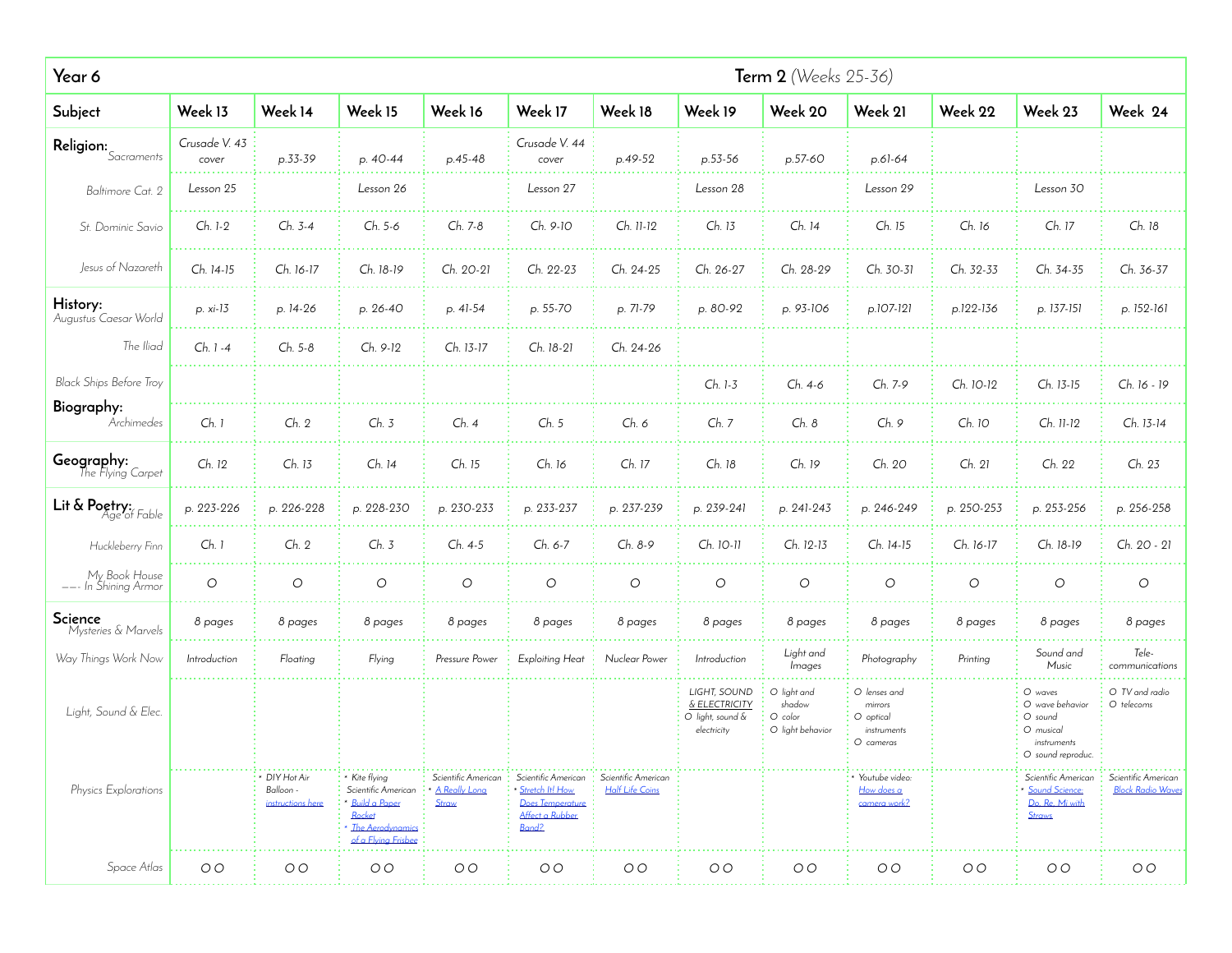| Lang Arts:                                    | O <sub>O</sub> | O <sub>O</sub>                                                                                                                                         | O <sub>O</sub> | O <sub>O</sub> | OO        | OO        | OO             | OO             | OO        | O <sub>O</sub> | O <sub>O</sub> | O <sub>O</sub>        |
|-----------------------------------------------|----------------|--------------------------------------------------------------------------------------------------------------------------------------------------------|----------------|----------------|-----------|-----------|----------------|----------------|-----------|----------------|----------------|-----------------------|
| Dictation                                     | OQ             | OO                                                                                                                                                     | OO             | O <sub>O</sub> | OO        | OO        | OO             | O <sub>O</sub> | OO        | O <sub>O</sub> | O <sub>O</sub> | O <sub>O</sub>        |
| <b>Notebooks</b>                              | ◯              | $\Omega$                                                                                                                                               | $\bigcap$      | $\Omega$       | $\bigcap$ | $\Omega$  | $\Omega$       | $\bigcap$      | $\bigcap$ | $\bigcap$      | $\bigcap$      | $\Omega$              |
| Math:<br>Math 6/5                             | OOO            | $0000$<br>Test O____ : Test O____ : Test O____ : Test O____ : Test O____ : Test O____ : Test O____ : Test O____ : Test O____ : Test O____ : Test O____ | 0000           | 0000           | OOOO      | 0000      | 0000           | 0000           | 0000      | OOOO           | 0000           | 0000<br>$\div$ Test O |
| Art:<br>Artistic Pursuits                     | $\Omega$       | $\Omega$                                                                                                                                               | $\bigcap$      | $\Omega$       | $\bigcap$ | $\bigcap$ | $\bigcap$      | $\bigcap$      | $\cap$    | $\cap$         |                |                       |
| More to Collect, Ptint &<br>Paint from Nature | O <sub>O</sub> | OO                                                                                                                                                     | O <sub>O</sub> | O <sub>O</sub> | OO        | OO        | O <sub>O</sub> | OO             | O O       | O <sub>O</sub> | O <sub>O</sub> | O <sub>O</sub>        |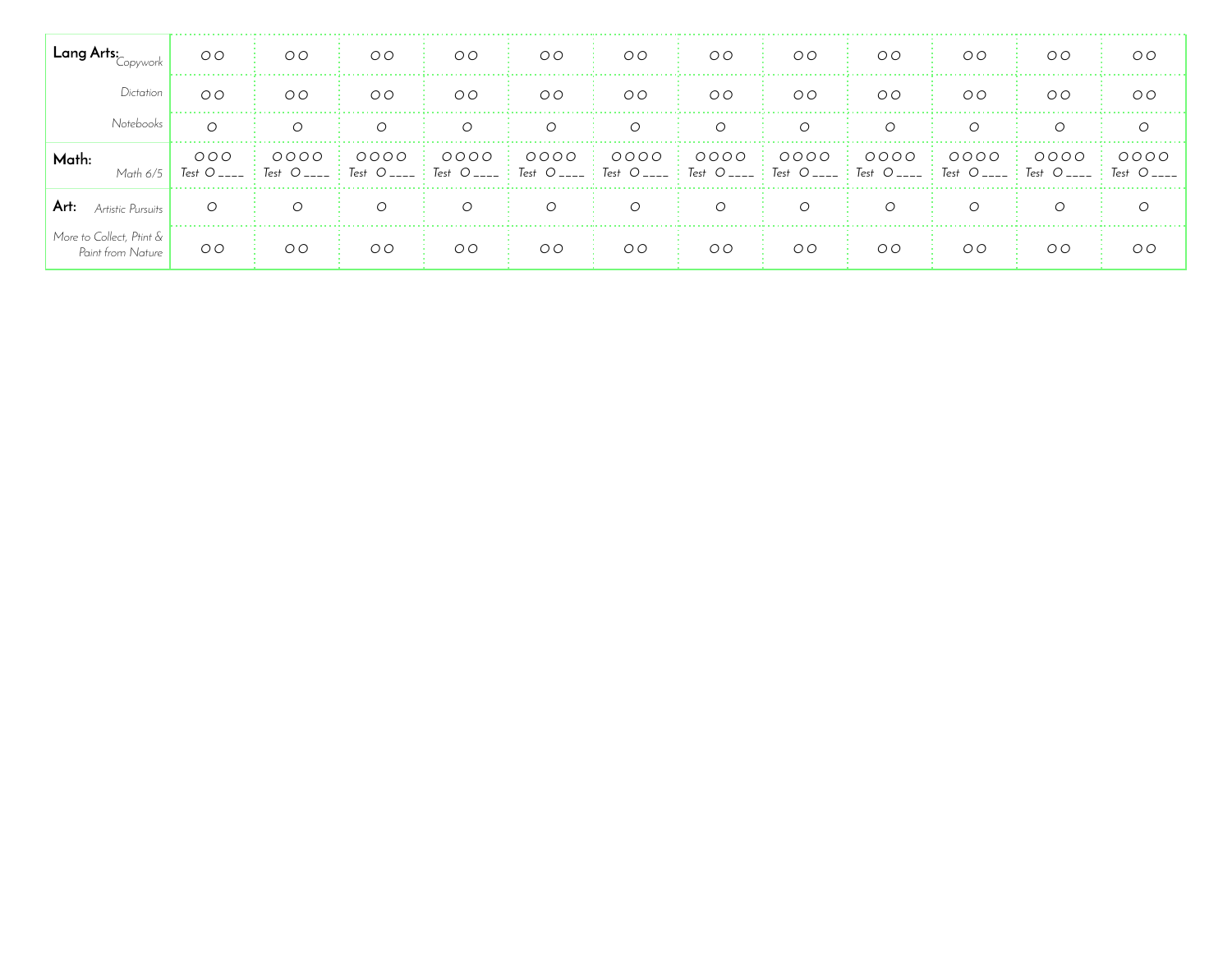| Year 6                             |                                                                                  |                                                                                     |                                                                                     |                                                                                           |                                                           |                     |                                                                                 | <b>Term 3</b> (Weeks 25-36)                                                    |                                                                                                                                                                                                                                                                                                                                                          |                             |                     |                     |
|------------------------------------|----------------------------------------------------------------------------------|-------------------------------------------------------------------------------------|-------------------------------------------------------------------------------------|-------------------------------------------------------------------------------------------|-----------------------------------------------------------|---------------------|---------------------------------------------------------------------------------|--------------------------------------------------------------------------------|----------------------------------------------------------------------------------------------------------------------------------------------------------------------------------------------------------------------------------------------------------------------------------------------------------------------------------------------------------|-----------------------------|---------------------|---------------------|
| Subject                            | Week 25                                                                          | Week 26                                                                             | Week 27                                                                             | Week 28                                                                                   | Week 29                                                   | Week 30             | Week 31                                                                         | Week 32                                                                        | Week 33                                                                                                                                                                                                                                                                                                                                                  | Week 34                     | Week 35             | Week 36             |
| Religion<br>Baltimore Cat. 2       | Lesson 31                                                                        |                                                                                     | Lesson 32                                                                           |                                                                                           | Lesson 33                                                 | Lesson 34           | Lesson 35                                                                       | Lesson 36                                                                      | Lesson 37                                                                                                                                                                                                                                                                                                                                                |                             | Lesson 38           | Appendix            |
| Bl. Pier Giorgio Frassati          | Ch. 1                                                                            | Ch. 2                                                                               | Ch. 3                                                                               | Ch.4                                                                                      | Ch. 5                                                     | Ch. 6               | Ch. 7                                                                           | Ch. 8                                                                          | Ch. 9                                                                                                                                                                                                                                                                                                                                                    | Ch. 10                      | $Ch.$ $Il$          |                     |
| History:<br>Augustus Caesar World  | p. 162-174                                                                       | p. 174-191                                                                          | p. 192-204                                                                          | p. 205-214                                                                                | p. 215-227                                                | p. 228-242          | p. 243-257                                                                      | p. 258-266                                                                     | p. 267-282                                                                                                                                                                                                                                                                                                                                               | p. 283-297                  | p. 298-311          | p. 312-325          |
| The Odyssey                        | Ch. 1 - 4                                                                        | Ch. 5-8                                                                             | Ch. 9-12                                                                            | Ch. 13-16                                                                                 | Ch. 17-20                                                 | Ch. 21-23           |                                                                                 |                                                                                |                                                                                                                                                                                                                                                                                                                                                          |                             |                     |                     |
| Wanderings Odysseus                |                                                                                  |                                                                                     |                                                                                     |                                                                                           |                                                           |                     | Ch. 1-3                                                                         | Ch. 4-6                                                                        | Ch. 7-9                                                                                                                                                                                                                                                                                                                                                  | Ch. 10-12                   | Ch. 13-15           | Ch. 16              |
| Geography:<br>Child's Geo of World | Ch. 49-50                                                                        | Ch. 51-52                                                                           | Ch. 53-54                                                                           | Ch. 55-56                                                                                 | Ch. 57-58                                                 | Ch. 59-60           | Ch. 61-62                                                                       | Ch. 63-64                                                                      | Ch. 65-66                                                                                                                                                                                                                                                                                                                                                | Ch. 67-68                   | Ch. 69-70           | Ch. 71              |
| Biography:<br>Along Came Galileo   | Ch. 1                                                                            | Ch. 2                                                                               | Ch. 3                                                                               | Ch. 4                                                                                     | Ch. 5                                                     | Ch. 6               | Ch. 7                                                                           | Ch. 8                                                                          | Ch. 9                                                                                                                                                                                                                                                                                                                                                    | Ch. 10                      | Ch. 11              |                     |
| <b>Literature:</b><br>Age of Fable | p. 258-261                                                                       | p. 262-264                                                                          | p. 264-266                                                                          | p. 266-269                                                                                | p. 269-270                                                | p. 271-274          | p. 274-275                                                                      | p. 276-278                                                                     | p. 278-282                                                                                                                                                                                                                                                                                                                                               | p. 282-285                  | p. 285-288          | p. 288-290          |
| Huckleberry Finn                   | Ch 22-23                                                                         | Ch. 24-25                                                                           | Ch. 26-27                                                                           | Ch. 28-29                                                                                 | Ch. 30-31                                                 | Ch. 32-33           | Ch. 34-35                                                                       | Ch 36-37                                                                       | Ch 38-39                                                                                                                                                                                                                                                                                                                                                 | $Ch4O-41$                   | Ch 42-43            |                     |
| Shakespeare                        |                                                                                  |                                                                                     |                                                                                     |                                                                                           |                                                           |                     |                                                                                 |                                                                                |                                                                                                                                                                                                                                                                                                                                                          |                             |                     |                     |
| Bk of Knowledge                    | 0000                                                                             | 0000                                                                                | 0000                                                                                | $0000$                                                                                    | $0000$                                                    | 0000                | 0000                                                                            | 0000                                                                           | $0000$                                                                                                                                                                                                                                                                                                                                                   | 0000                        | $0000$              | $0000$              |
| Latin:<br>Latin Children - A       |                                                                                  | Ch. 26 - REVIEW                                                                     | Ch. 27                                                                              | Ch. 28                                                                                    | Ch. 29                                                    | Ch. 30              |                                                                                 | Ch. 31 - REVIEW                                                                |                                                                                                                                                                                                                                                                                                                                                          | Ch. 32 - END OF BOOK REVIEW |                     |                     |
| Science<br>Sea Around Us           | ch 1                                                                             | ch 2-3                                                                              | ch 4                                                                                | ch <sub>5</sub>                                                                           | ch 6-7                                                    | ch 8                | ch 9                                                                            | ch 10                                                                          | ch II                                                                                                                                                                                                                                                                                                                                                    | ch 12                       | ch 13               | ch 14               |
| Way Things Work Now                | O O                                                                              | O <sub>O</sub>                                                                      | O <sub>O</sub>                                                                      | O <sub>O</sub>                                                                            | O <sub>O</sub>                                            | O <sub>O</sub>      | $O O$                                                                           | O <sub>O</sub>                                                                 | O <sub>O</sub>                                                                                                                                                                                                                                                                                                                                           | O <sub>O</sub>              | O <sub>O</sub>      | O <sub>O</sub>      |
| Light, Sound & Elec.               | O Electromag<br>waves                                                            | O Electricity                                                                       | O Magnetism                                                                         | O Electroncs                                                                              | O Digital<br>Electronics<br>O Computers<br>O The Internet |                     |                                                                                 |                                                                                |                                                                                                                                                                                                                                                                                                                                                          |                             |                     |                     |
| Physics Explorations               | Scientific<br>American<br><b>Bend Water</b><br><b>With Static</b><br>Electricity | Scientific<br>American<br>Generate<br>Electricity<br>with a Lemon<br><b>Battery</b> | Scientific<br>American<br>Get the Iron<br>Out of Your<br><b>Breakfast</b><br>Cereal | Scientific<br>American<br>Centripetal<br><b>Force Using</b><br>Marbles in<br><u>Jello</u> | monitor is provided.<br>complete this kit.                |                     | <sup>*</sup> Scientific American Robotics exploration: Build An Artificial Hand | Both kits use the Raspberry Pi - read here for Raspberry Pi teaching resources | * Kano Computer building kit - This kit is totally prepped and packaged in a kid-user friendly way. Everything but a<br>CanaKit - a more affordable version of the above kit. It does contain instructions but will probably need more<br>supervision and assistance from older sibling/parent. You'll need to provide a monitor, keyboard, and mouse to |                             |                     |                     |
| Nature Friend mag                  | $\circ$                                                                          | $\circlearrowright$                                                                 | $\circlearrowright$                                                                 | $\circlearrowright$                                                                       | $\bigcirc$                                                | $\circlearrowright$ | $\bigcirc$                                                                      | $\circlearrowright$                                                            | $\bigcirc$                                                                                                                                                                                                                                                                                                                                               | $\circ$                     | $\circlearrowright$ | $\circlearrowright$ |